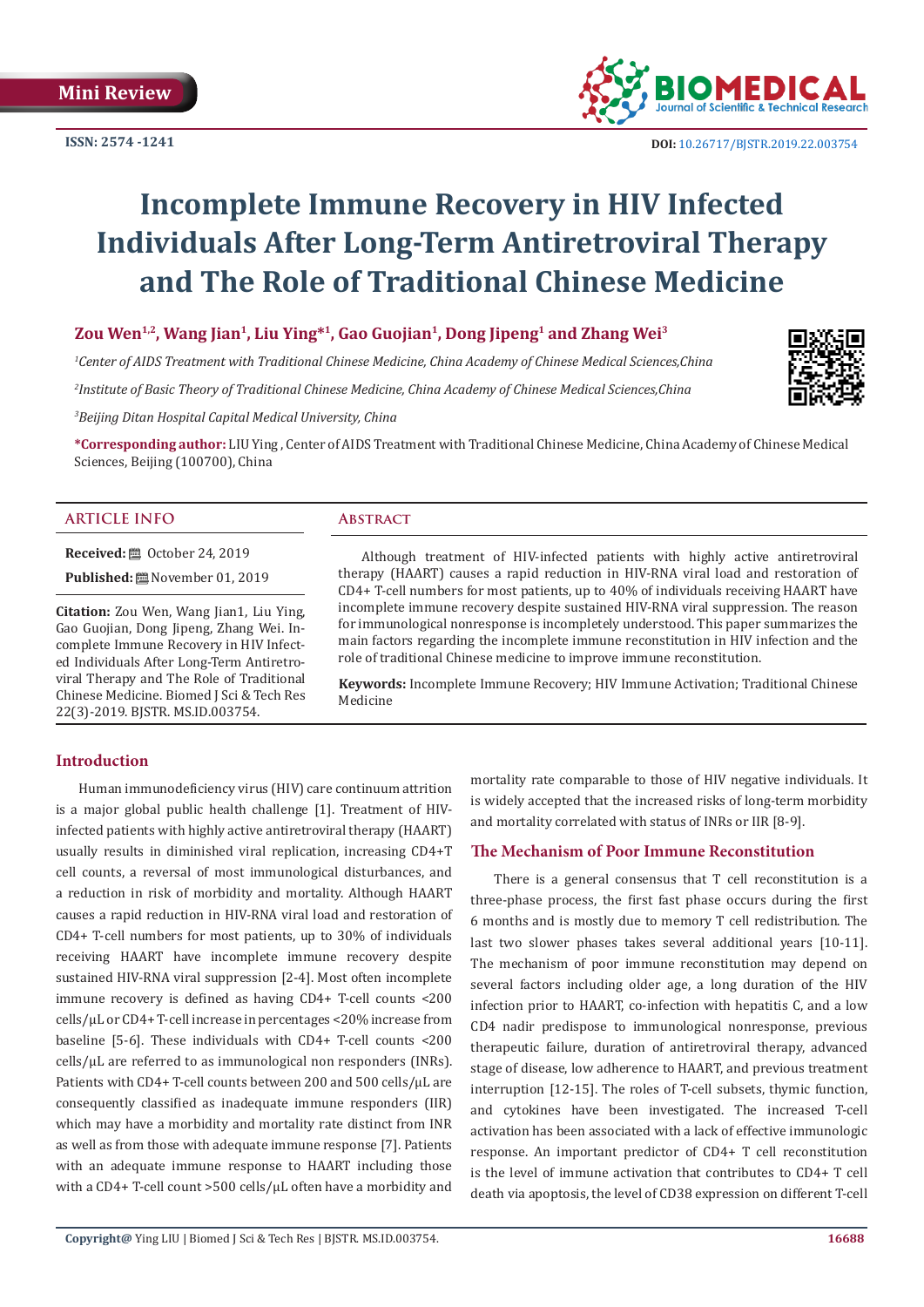subsets may influence the ability to reconstitute CD4+ T cells under successful highly active antiretroviral therapy [16].

The underlying mechanism is fundamentally due to increased or reduced production of CD4+ T lymphocytes. Decreased hematopoietic function and decreased thymic function output are the main causes of reduced production. The mechanisms of increased destruction mainly include immune activation, increased apoptosis, and steady-state imbalance of T cell subsets. AIDS is a very complex syndrome. It is impossible to clarify its complex immunopathology and clinical problems by relying solely on CD4+ T lymphocytes and viral load. There must be other factors involved in the pathogenesis of immune non-response. More and more studies now tend to think that CD4+ T cell reduction is associated with abnormal immune activation after viral infection. The immune activation of chronically infected people continues to affect lymphocyte proliferation and apoptosis: ectopic flora and virus storage persist. Lymphoid tissue damage and other factors interact with immune activation, leading to damage of the mucosal barrier, affecting the distribution of CD4+ T cells in lymphoid tissues and blood, immune abnormal activation and immune non-response are causal and vicious cycles, making immune activation related research has become a top priority in the field of immune non-response. [17-18].

# **Current Modern Medicine Treatment to Improve Immune Reconstitution**

So far, a range of supplementary treatment to HAART has been suggested to improve immune reconstitution. The only thoroughly investigated candidate has been IL-2 that unfortunately proved not to be beneficial for clinical outcome. Some antiviral drugs may be better than others in immunologic reconstitution. Protease inhibitors may have additional, independent positive effects on the immune system. On the other hand, there may be little rationale for using immunosuppressive agents such as cyclosporine or hydroxyurea in this subgroup of immunologic non responder patients, as these molecules may increase T-cell decline and/ or favor susceptibility to infections.[17]Several candidates seem promising including supplementary treatment with IL-7, possibly Cox-2 inhibitors. Furthermore, using Maraviroc as an integrated component of HAART does seem to result in higher CD4+ cell counts, but at present, the possibilities of improving the immune reconstitution in INR using supplementary treatment are limited. Some predictive factors can be avoided. Early diagnosis could be improved, reducing the risk for a low CD4 nadir, and coinfection with hepatitis C can be treated. Additional treatment has been investigated but results thus far have proved disappointing.

# **The Role of Traditional Chinese Medicine to Improve Immune Reconstitution**

Traditional Chinese medicine has a unique role in the regulation of human immune system; Promoting immune reconstitution by Chinese medicine has become the focus in field of AIDS research. TCM has been used in Chinese society for more than 5,000 years. It has been widely and successfully used to treat diseases from inflammation to cancer and retains an important role in the healthcare system of China today. Different from conventional western medicine system, TCM treating patients individually, the body is recognized and treated as a whole entity, and diseases are identified as conditions caused by internal imbalances. The role of doctors is to identify imbalances and then correct them; the body is then expected to be able to heal itself.

By reviewing published articles, we found that studies on traditional Chinese medicine to improve immune reconstitution usually from three aspects to assess immunomodulatory effects: 1) improve CD4 absolute values, naive CD4+ cell count and memory CD4+ cell count; 2) improve CD45RA and/or CD45RO; 3) decrease in T-cell immune activation. Immune reconstitution is an important aspect of management regimens of AIDS patients. TCM can benefit the Immune reconstitution and reduce the abnormal immune activation [19]. Randomly divided 361 AIDS patients with immune reconstitution deficiency after HAART into treatment group and control group, Patients of the treatment group have remarkably higher CD4+lymphocytes counts than the ones of the control group after 72-week treatment ( $P < 0.05$ ) [20].

A report of 6 months outcome on immune reconstitution of 228 cases of INR patients, patients were randomly divided into treatment group and control group, treatment group received combination therapy of Immune 1 Granule and HAART, control group was given placebo combined HAART, results showed that patients with CD4+ cell cells baseline level between 200 and 350 cells/μL, immune reconstitution rate of treatment group is significantly higher than the control group. Immune reconstitution rate here refers to CD4 + cell cells increase 30% or 50 cells/μL from baseline [21]. A randomized double-blind, placebo-controlled clinical trial was designed to observe the effect of Immune No. 2 granule on the INR patients after highly active antiretroviral therapy.223 patients were randomly divided into treatment group (116 cases, Immune No. 2 granule + HAART) and control group (117 cases, placebo + HAART) for 6 months. Results showed that after intervention for 6 months after treatment, the effective rate of the treatment group was significantly superior to the control group . CD4, CD45RA, CD45RO count of the treatment group was significantly higher than that of the control group (P<0.05) [22]. Use of Tripterygium wilfordii Hook F (Tw HF) extract in HIV-infected patients was associated with a reduction in T-cell activation and improved CD4 recovery with an excellent safety profile. Eighteen cART-treated HIV-infected patients virally suppressed for over 12 months with suboptimal CD4 cell recovery were enrolled.

Tw HF extract was administered at a dosage of 10 mg three times daily for 12 months. T-cell subsets and activation markers were evaluated at baseline and during follow-up TwHF extract was associated with a mean increase in CD4 cell count of 88 cells/μl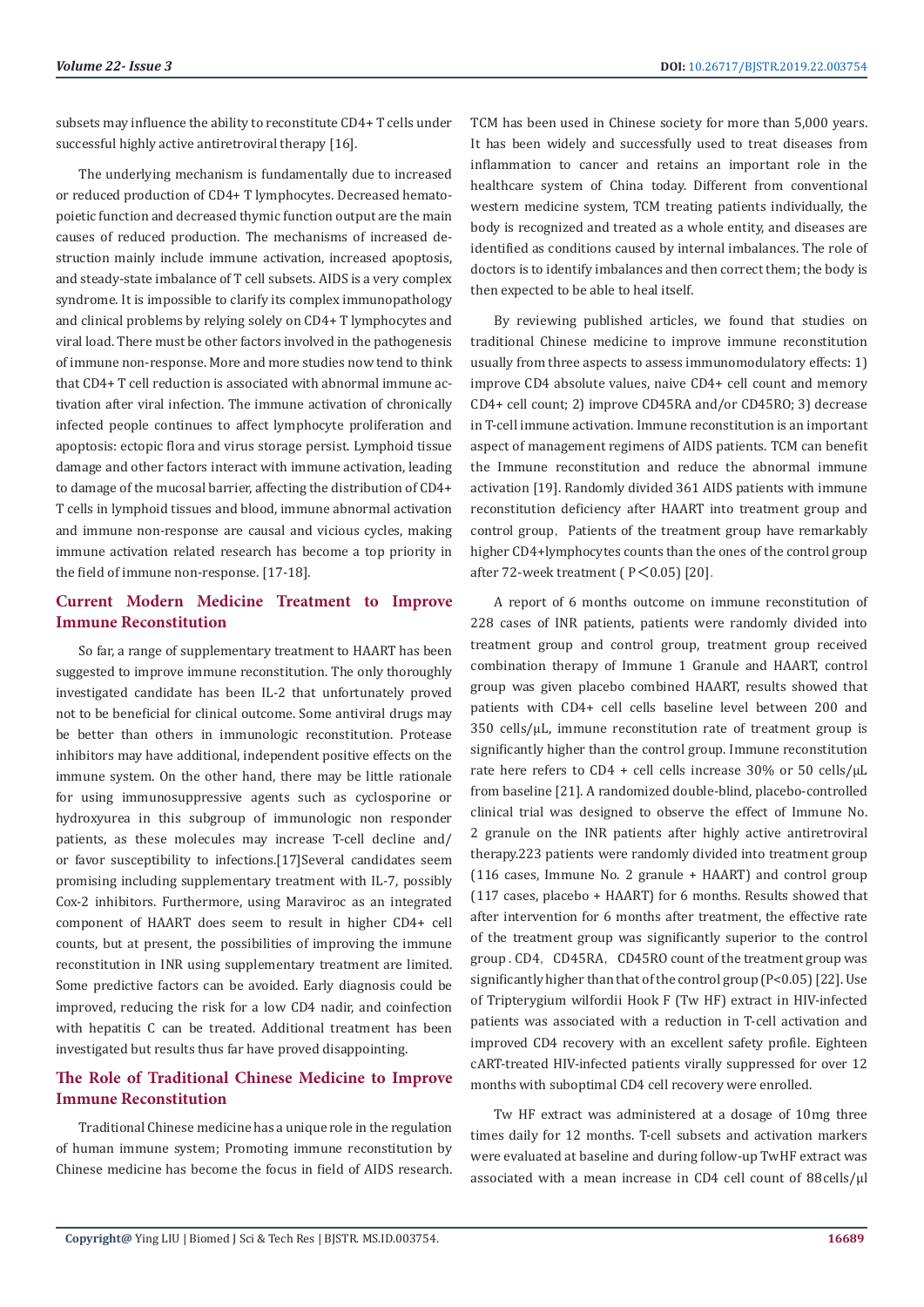after one year of treatment. A significant increase in the mean rate of CD4 cell recovery (26 before vs 75 cells/μl/year after Tw HF use, P < 0.001) was observed. Analysis of 13 patients with activation profiles suggested that Tw HF extract was associated with a decrease in T-cell immune activation [23]. Regulating immune activation with TCM remains an important novel field of research. Immune activation is linked to and predictive of disease progression, and it has an additive or stronger prognostic value than does CD4+ cell count or viral load alone [24-26]. This is highlighted by the fact that a rare subgroup of HIV-infected patients, elite controllers, who do not progress, and sustain normal CD4+ cell counts and undetectable viral loads despite lack of treatment have a lower immune activation than normal progressors do [27]. Increased immune activation during primary HIV infection has been proposed to be predictive of CD4+ cell depletion and poor response to HAART [28].

A China phase III clinical muti-center placebo controlled doubleblind trial using Tangcao Tablets demonstrates significant increase in CD4 counts, CD4/CD8 and weight in herb group and significant decrease of viral load in placebo group [29]. A randomized doubleblind placebo-controlled clinical trial using Aifukang Capsule involving 198 patients showed significant effect in improving immune function and clinical symptoms such as fatigue, anorexia, headache, skin rash and insomnia [30]. Traditional Chinese medicine treatment emphasizes the overall adjustment of the body and adjusts the imbalance between yin and yang. Moderate adjustment of the state of inhibition and activation of the body's immune system is an important manifestation of the regulation of yin and yang in the body's immune regulation. Therefore, whether Chinese medicine can activate the abnormal activation state of immune reconstitution by HIV-infected patients with multi-target effect and two-way regulation is a breakthrough attempt. To study the mechanism of abnormal immune activation, it is a long way to clarify the mechanism of Chinese medicine intervention in immune non-response status.

# **Acknowledgement**

The article Supported by National Major Science and Technology Specific Project of China (No. 2017zx10205501and 2017zx10205501001010); National Major Science and Technology Specific Project of China (No.2018ZX10101001005001) ; Independent Selection Project of China Academy of Chinese Medical Sciences(No.YZ-1662).National Clinical Research Base for Traditional Chinese Medicine( JDZX2015167).

#### **Conflict of Interest**

No conflict of interest.

#### **References**

- 1. [Ye Ma, Zhihui Dou, Wei Guo, Yurong Mao, Fujie Zhang, et al. \(2018\) The](https://academic.oup.com/cid/article/66/6/833/4693542)  [Human Immunodeficiency Virus Care Continuum in China: 1985–2015,](https://academic.oup.com/cid/article/66/6/833/4693542)  [HIV Care Continuum in China. CID 66 \(15\): 833-839.](https://academic.oup.com/cid/article/66/6/833/4693542)
- 2. [Kelley CF, Kitchen CM, Hunt PW, Rodriguez B, Hecht FM, et al. \(2009\)](https://www.ncbi.nlm.nih.gov/pubmed/19193107)  [Incomplete peripheral CD4 + cell count restoration in HIV-infected](https://www.ncbi.nlm.nih.gov/pubmed/19193107)

[patients receiving long-term antiretroviral treatment. Clinical Infectious](https://www.ncbi.nlm.nih.gov/pubmed/19193107) [Disease 48\(6\): 787-794.](https://www.ncbi.nlm.nih.gov/pubmed/19193107)

- 3. [Nakanjako D, Kiragga A, Ibrahim F, Castelnuovo B, Kamya MR, et al.](https://www.ncbi.nlm.nih.gov/pubmed/18957083) [\(2008\) Sub-optimal CD4 reconstitution despite viral suppression in](https://www.ncbi.nlm.nih.gov/pubmed/18957083) [an urban cohort on antiretroviral therapy \(ART\) in sub-Saharan Africa:](https://www.ncbi.nlm.nih.gov/pubmed/18957083) [frequency and clinical significance. AIDS Res Ther 5: 23.](https://www.ncbi.nlm.nih.gov/pubmed/18957083)
- 4. [Negredo E, Massanella M, Puig J, Gallego Escuredo JM, Villarroya J, et al.](https://www.ncbi.nlm.nih.gov/pubmed/20367229) [\(2010\) Nadir CD4 T cellcount as predictor and high CD4 T cell intrinsic](https://www.ncbi.nlm.nih.gov/pubmed/20367229) [apoptosis as final mechanism of poor CD4 T cell recovery in virologically](https://www.ncbi.nlm.nih.gov/pubmed/20367229) [suppressed HIVinfected patients: clinical implications. Clinical Infectious](https://www.ncbi.nlm.nih.gov/pubmed/20367229) [Disease50 \(9\): 1300-1308.](https://www.ncbi.nlm.nih.gov/pubmed/20367229)
- 5. [Marchetti G, Gazzola L, Trabattoni D, Bai F, Ancona G, et al. \(2010\)](https://europepmc.org/abstract/med/20539090) [Skewed T cell maturation and function in HIV-infected patients failing](https://europepmc.org/abstract/med/20539090) [CD4+ recovery upon long-term virologically suppressive HAART, AIDS,](https://europepmc.org/abstract/med/20539090) [24\(10\): 1455-1460.](https://europepmc.org/abstract/med/20539090)
- 6. [Li T, Wu N, Dai Y, Han Y, Xie J, et al. \(2011\) Reduced thymic output is](https://www.ncbi.nlm.nih.gov/pubmed/21960716) [a major mechanism of immune reconstitution failure in HIV-infected](https://www.ncbi.nlm.nih.gov/pubmed/21960716) [patients after long-term antiretroviral therapy. Clinical Infectious](https://www.ncbi.nlm.nih.gov/pubmed/21960716) [Diseases 53 \(9\): 944-951.](https://www.ncbi.nlm.nih.gov/pubmed/21960716)
- 7. [Lewden C, Chene G, Morlat P, Raffi F, Dupon M, et al. \(2007\) HIV-infected](file:///C:\Users\Biomedres\Desktop\BJSTR-SPT-19-CR-191_SI\Lewden%20C,%20Chˆene%20G,%20Morlat%20P,%20et%20al.%20(2007)%20HIV-infected%20adults%20with%20a%20CD4%20cell%20count%20greater%20than%20500%20cells\mm3%20on%20long-term%20combination%20antiretroviral%20therapy%20reach%20same%20mortality%20rates%20as%20the%20general%20population,%20Journal%20of%20Acquired%20Immune%20Deficiency%20Syndromes%2046(1):%2072-77.) [adults with a CD4 cell count greater than 500 cells/mm3 on long-term](file:///C:\Users\Biomedres\Desktop\BJSTR-SPT-19-CR-191_SI\Lewden%20C,%20Chˆene%20G,%20Morlat%20P,%20et%20al.%20(2007)%20HIV-infected%20adults%20with%20a%20CD4%20cell%20count%20greater%20than%20500%20cells\mm3%20on%20long-term%20combination%20antiretroviral%20therapy%20reach%20same%20mortality%20rates%20as%20the%20general%20population,%20Journal%20of%20Acquired%20Immune%20Deficiency%20Syndromes%2046(1):%2072-77.) [combination antiretroviral therapy reach same mortality rates as the](file:///C:\Users\Biomedres\Desktop\BJSTR-SPT-19-CR-191_SI\Lewden%20C,%20Chˆene%20G,%20Morlat%20P,%20et%20al.%20(2007)%20HIV-infected%20adults%20with%20a%20CD4%20cell%20count%20greater%20than%20500%20cells\mm3%20on%20long-term%20combination%20antiretroviral%20therapy%20reach%20same%20mortality%20rates%20as%20the%20general%20population,%20Journal%20of%20Acquired%20Immune%20Deficiency%20Syndromes%2046(1):%2072-77.) [general population, Journal of Acquired Immune Deficiency Syndromes](file:///C:\Users\Biomedres\Desktop\BJSTR-SPT-19-CR-191_SI\Lewden%20C,%20Chˆene%20G,%20Morlat%20P,%20et%20al.%20(2007)%20HIV-infected%20adults%20with%20a%20CD4%20cell%20count%20greater%20than%20500%20cells\mm3%20on%20long-term%20combination%20antiretroviral%20therapy%20reach%20same%20mortality%20rates%20as%20the%20general%20population,%20Journal%20of%20Acquired%20Immune%20Deficiency%20Syndromes%2046(1):%2072-77.) [46\(1\): 72-77.](file:///C:\Users\Biomedres\Desktop\BJSTR-SPT-19-CR-191_SI\Lewden%20C,%20Chˆene%20G,%20Morlat%20P,%20et%20al.%20(2007)%20HIV-infected%20adults%20with%20a%20CD4%20cell%20count%20greater%20than%20500%20cells\mm3%20on%20long-term%20combination%20antiretroviral%20therapy%20reach%20same%20mortality%20rates%20as%20the%20general%20population,%20Journal%20of%20Acquired%20Immune%20Deficiency%20Syndromes%2046(1):%2072-77.)
- 8. [\(2008\) Antiretroviral Therapy Cohort Collaboration, Life expectancy](file:///C:\Users\Biomedres\Desktop\BJSTR-SPT-19-CR-191_SI\(2008)%20Antiretroviral%20Therapy%20Cohort%20Collaboration.%20Life%20expectancy%20of%20individuals%20on%20combination%20antiretroviral%20therapy%20in%20high-income%20countries:%20a%20collaborative%20analysis%20of%2014%20cohort%20studies,%20Lancet,%20372(9635):%20293-299.) [of individuals on combination antiretroviral therapy in high-income](file:///C:\Users\Biomedres\Desktop\BJSTR-SPT-19-CR-191_SI\(2008)%20Antiretroviral%20Therapy%20Cohort%20Collaboration.%20Life%20expectancy%20of%20individuals%20on%20combination%20antiretroviral%20therapy%20in%20high-income%20countries:%20a%20collaborative%20analysis%20of%2014%20cohort%20studies,%20Lancet,%20372(9635):%20293-299.) [countries: a collaborative analysis of 14 cohort studies, Lancet,](file:///C:\Users\Biomedres\Desktop\BJSTR-SPT-19-CR-191_SI\(2008)%20Antiretroviral%20Therapy%20Cohort%20Collaboration.%20Life%20expectancy%20of%20individuals%20on%20combination%20antiretroviral%20therapy%20in%20high-income%20countries:%20a%20collaborative%20analysis%20of%2014%20cohort%20studies,%20Lancet,%20372(9635):%20293-299.) [372\(9635\): 293-299.](file:///C:\Users\Biomedres\Desktop\BJSTR-SPT-19-CR-191_SI\(2008)%20Antiretroviral%20Therapy%20Cohort%20Collaboration.%20Life%20expectancy%20of%20individuals%20on%20combination%20antiretroviral%20therapy%20in%20high-income%20countries:%20a%20collaborative%20analysis%20of%2014%20cohort%20studies,%20Lancet,%20372(9635):%20293-299.)
- 9. [Engsig FN, Gerstoft J, Kronborg G, Carsten S Larsen, Gitte Pedersen, et al.](https://bmcinfectdis.biomedcentral.com/articles/10.1186/1471-2334-10-318) [\(2010\) Long-term mortality in HIV patients virally suppressed for more](https://bmcinfectdis.biomedcentral.com/articles/10.1186/1471-2334-10-318) [than three years with incomplete CD4 recovery: a cohort study, BMC](https://bmcinfectdis.biomedcentral.com/articles/10.1186/1471-2334-10-318) [Infectious Diseases 10: 318.](https://bmcinfectdis.biomedcentral.com/articles/10.1186/1471-2334-10-318)
- 10. [Bosch RJ, Wang R, Vaida F, Lederman MM, Albrecht MA \(2006\) Changes](https://www.ncbi.nlm.nih.gov/pubmed/17183628) [in the slope of the CD4 cell count increase after initiation of potent](https://www.ncbi.nlm.nih.gov/pubmed/17183628) [antiretroviral treatment. J Acquir Immune Defic Syndr 43: 433-435.](https://www.ncbi.nlm.nih.gov/pubmed/17183628)
- 11. [Lok JJ, Bosch RJ, Benson CA, Collier AC, Robbins GK, et al. \(2010\) Long](https://www.ncbi.nlm.nih.gov/pubmed/20467286)[term increase in CD4+ T-cell counts during combination antiretroviral](https://www.ncbi.nlm.nih.gov/pubmed/20467286) [therapy for HIV-1 infection. AIDS 24: 1867-1876.](https://www.ncbi.nlm.nih.gov/pubmed/20467286)
- 12. [Moore RD, Keruly JC \(2007\) CD4+ cell count 6 years after commencement](https://academic.oup.com/cid/article/44/3/441/314916) [of highly active antiretroviral therapy in persons with sustained virologic](https://academic.oup.com/cid/article/44/3/441/314916) [suppression, Clinical Infectious Diseases 44\(3\): 441-446.](https://academic.oup.com/cid/article/44/3/441/314916)
- 13. [Amico RD, Yang Y, Mildvan D, Evans SR, Schnizlein Bick CT, et al. \(2005\)](https://www.ncbi.nlm.nih.gov/pubmed/15821887) [Lower CD4+ T lymphocyte nadirs may indicate limited immune](https://www.ncbi.nlm.nih.gov/pubmed/15821887) [reconstitution in HIV-1 infected individuals on potent antiretroviral](https://www.ncbi.nlm.nih.gov/pubmed/15821887) [therapy: analysis of immunophenotypic marker results of AACTG 5067.](https://www.ncbi.nlm.nih.gov/pubmed/15821887) [Journal of Clinical Immunology 25\(2\): 106-115.](https://www.ncbi.nlm.nih.gov/pubmed/15821887)
- 14. [Kaufmann GR, Furrer H, Ledergerber B, Perrin L, Opravil M, et al. \(2005\)](https://www.ncbi.nlm.nih.gov/pubmed/16007534) [Characteristics, determinants, and clinical relevance of CD4 T cell](https://www.ncbi.nlm.nih.gov/pubmed/16007534) [recovery to <500 cells/μL in HIV type 1-infected individuals receiving](https://www.ncbi.nlm.nih.gov/pubmed/16007534) [potent antiretroviral therapy, Clinical Infectious Diseases 41\(3\): 361-](https://www.ncbi.nlm.nih.gov/pubmed/16007534) [372](https://www.ncbi.nlm.nih.gov/pubmed/16007534)
- 15. [Greub G, Ledergerber B, Battegay M, Grob P, Perrin L, et al. \(2000\) Clinical](file:///C:\Users\Biomedres\Desktop\BJSTR-SPT-19-CR-191_SI\Greub%20G,%20Ledergerber%20B%20,%20Battegay%20M,%20et%20al.%20%20(2000)%20Clinical%20progression,%20survival,%20and%20immune%20recovery%20during%20antiretroviral%20therapy%20in%20patients%20with%20HIV-1%20and%20hepatitis%20C%20virus%20coinfection:%20the%20swiss%20HIV%20cohort%20study.%20Lancet%20356(9244):%201800-1805.) [progression, survival, and immune recovery during antiretroviral](file:///C:\Users\Biomedres\Desktop\BJSTR-SPT-19-CR-191_SI\Greub%20G,%20Ledergerber%20B%20,%20Battegay%20M,%20et%20al.%20%20(2000)%20Clinical%20progression,%20survival,%20and%20immune%20recovery%20during%20antiretroviral%20therapy%20in%20patients%20with%20HIV-1%20and%20hepatitis%20C%20virus%20coinfection:%20the%20swiss%20HIV%20cohort%20study.%20Lancet%20356(9244):%201800-1805.) [therapy in patients with HIV-1 and hepatitis C virus coinfection: the](file:///C:\Users\Biomedres\Desktop\BJSTR-SPT-19-CR-191_SI\Greub%20G,%20Ledergerber%20B%20,%20Battegay%20M,%20et%20al.%20%20(2000)%20Clinical%20progression,%20survival,%20and%20immune%20recovery%20during%20antiretroviral%20therapy%20in%20patients%20with%20HIV-1%20and%20hepatitis%20C%20virus%20coinfection:%20the%20swiss%20HIV%20cohort%20study.%20Lancet%20356(9244):%201800-1805.) [swiss HIV cohort study. Lancet 356\(9244\): 1800-1805.](file:///C:\Users\Biomedres\Desktop\BJSTR-SPT-19-CR-191_SI\Greub%20G,%20Ledergerber%20B%20,%20Battegay%20M,%20et%20al.%20%20(2000)%20Clinical%20progression,%20survival,%20and%20immune%20recovery%20during%20antiretroviral%20therapy%20in%20patients%20with%20HIV-1%20and%20hepatitis%20C%20virus%20coinfection:%20the%20swiss%20HIV%20cohort%20study.%20Lancet%20356(9244):%201800-1805.)
- 16. [Benito JM, López M, Lozano S, Ballesteros C, Martinez P, et al. \(2005\)](https://www.ncbi.nlm.nih.gov/pubmed/15764953) [Differential upregulation of CD38 on different T-cell subsets may](https://www.ncbi.nlm.nih.gov/pubmed/15764953) [influence the ability to reconstitute CD4+ T cells under successful highly](https://www.ncbi.nlm.nih.gov/pubmed/15764953) [active antiretroviral therapy. J Acquir Immune Defic Syndr 38\(4\): 373-](https://www.ncbi.nlm.nih.gov/pubmed/15764953) [381.](https://www.ncbi.nlm.nih.gov/pubmed/15764953)
- 17. [Aiuti F, Mezzaroma L \(2006\) Failure to reconstitute CD4+ T-cells despite](https://www.ncbi.nlm.nih.gov/pubmed/16848276) [suppression of HIV replication under HAART. AIDS Rev 8\(2\): 88-97.](https://www.ncbi.nlm.nih.gov/pubmed/16848276)